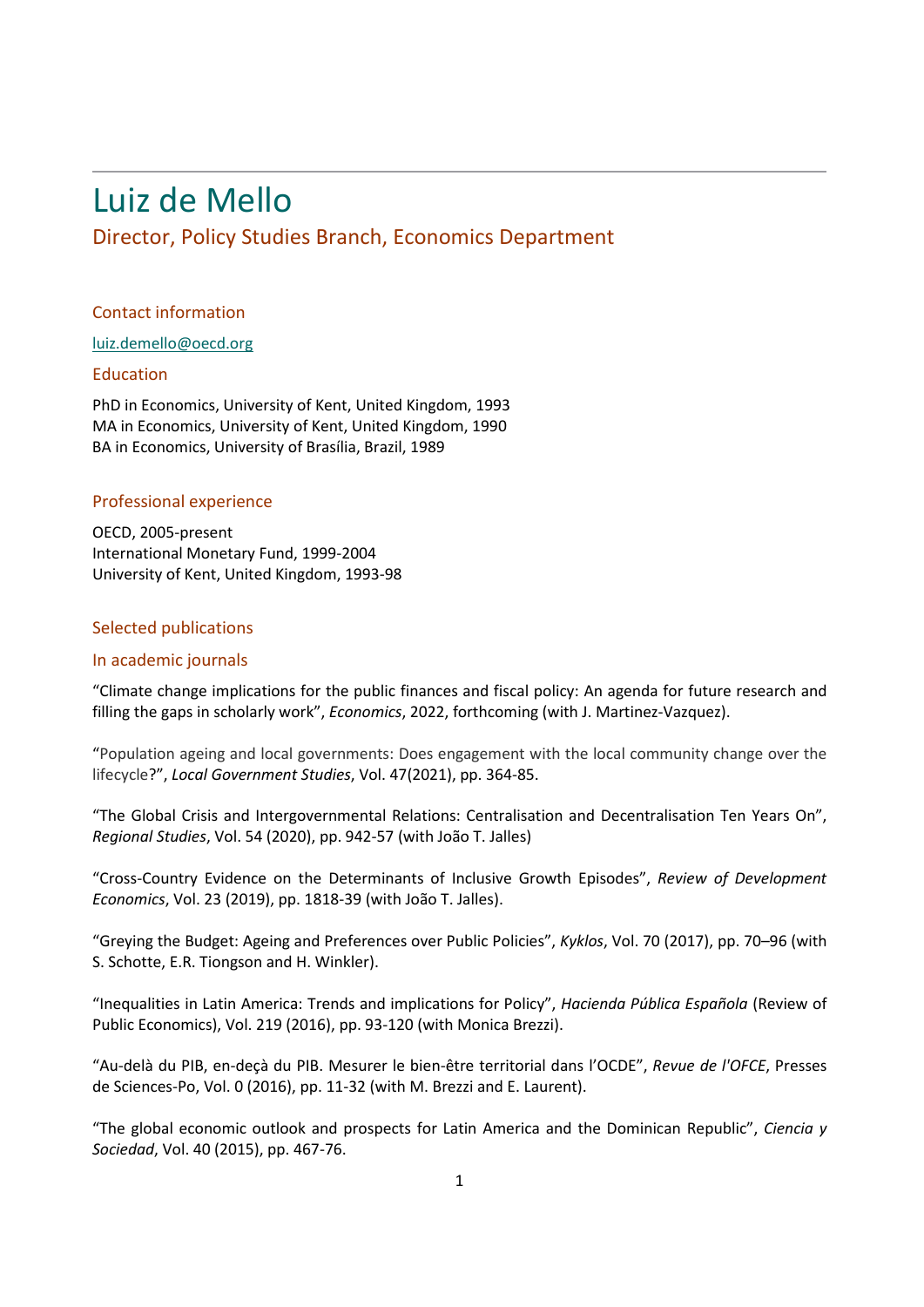"Households' Intergenerational Structure and Participation in Associational Activities: The Role of Interpersonal Trust", *Journal of Economic and Social Research*, Vol. 16 (2014), pp. 1-34 (with João T. Jalles).

"What Can Fiscal Policy Do in the Current Recession? A Review of Recent Literature and Policy Options", *Hacienda Pública Española* (*Review of Public Economics*)", Vol. 204(2013), pp. 113-39.

"Do Latin-American Central Banks Behave Non-Linearly? The Experiences of Brazil, Chile, Colombia and Mexico", *Studies in Non-Linear Dynamics and Econometrics*, [Vol. 17 \(2013\), p](http://www.degruyter.com/view/j/snde?volume=17&issue=2)p. 141-65 (with D. Moccero and M. Mogliani).

"Salaried employment and earnings in Indonesia: New evidence on the selection bias", *Applied Economics*, Vol. 45 (2013), pp. 2808-16 (with M. Comola).

"Are Global Imbalances Sustainable? Shedding Further Light on the Causes of Current Account Reversals", *Review of International Economics*, Vol. 20 (2012), pp. 489-516 (with P.C. Padoan and L. Rousová).

"How Does Decentralized Minimum Wage Setting Affect Employment and Informality? The Case of Indonesia", *Review of Income and Wealth*, Vol. 57 (2011), pp. S79-S99 (with M. Comola).

"Are Global Imbalances Sustainable? Post Crisis Scenarios", *Review of Economics and Institutions*, Vol. 2 (2011), pp. 1-32 (with P.C. Padoan).

"Does Fiscal Decentralisation Strengthen Social Capital? Cross-Country Evidence and the Experiences of Brazil and Indonesia", *Environment and Planning C: Government and Policy*, Vol. 29 (2011), pp. 281-96.

"Monetary Policy and Macroeconomic Stabilisation in Latin America: The Cases of Brazil, Chile, Colombia and Mexico", *Journal of International Money and Finance*, Vol. 30 (2010), pp. 229-45 (with D. Moccero).

"The Determinants of Labour Force Participation and Employment in Chile", *Applied Economics*, Vol. 43 (2011), pp. 2765-76 (with D. Contreras and E. Puentes).

"Interdependencies between monetary policy and foreign-exchange intervention under inflation targeting: The case of Brazil and the Czech Republic", *International Finance*, Vol. 13, No. 2 (2010), pp. 195-221 (with J-Y. Gnabo and D. Moccero).

"The Bank Lending Channel of Monetary Transmission in Brazil: A VECM Approach", *Quarterly Review of Economics and Finance*, Vol. 50 (2010), pp. 50-60 (with M. Pisu).

"Monetary Policy and Inflation Expectations in Latin America: Long-run Effects and Volatility Spillovers", *Journal of Money, Credit and Banking*, Vol. 41 (2009), pp. 1671-90. (with D. Moccero).

"What Is the Value of (My and My Family's) Good Health?", *Kyklos*, Vol. 62 (2009), pp. 594-610. (with E. Tiongson).

"Avoiding the Value Added Tax Theory and Cross-Country Evidence", *Public Finance Review*, Vol. 37 (2009), pp. 27-46.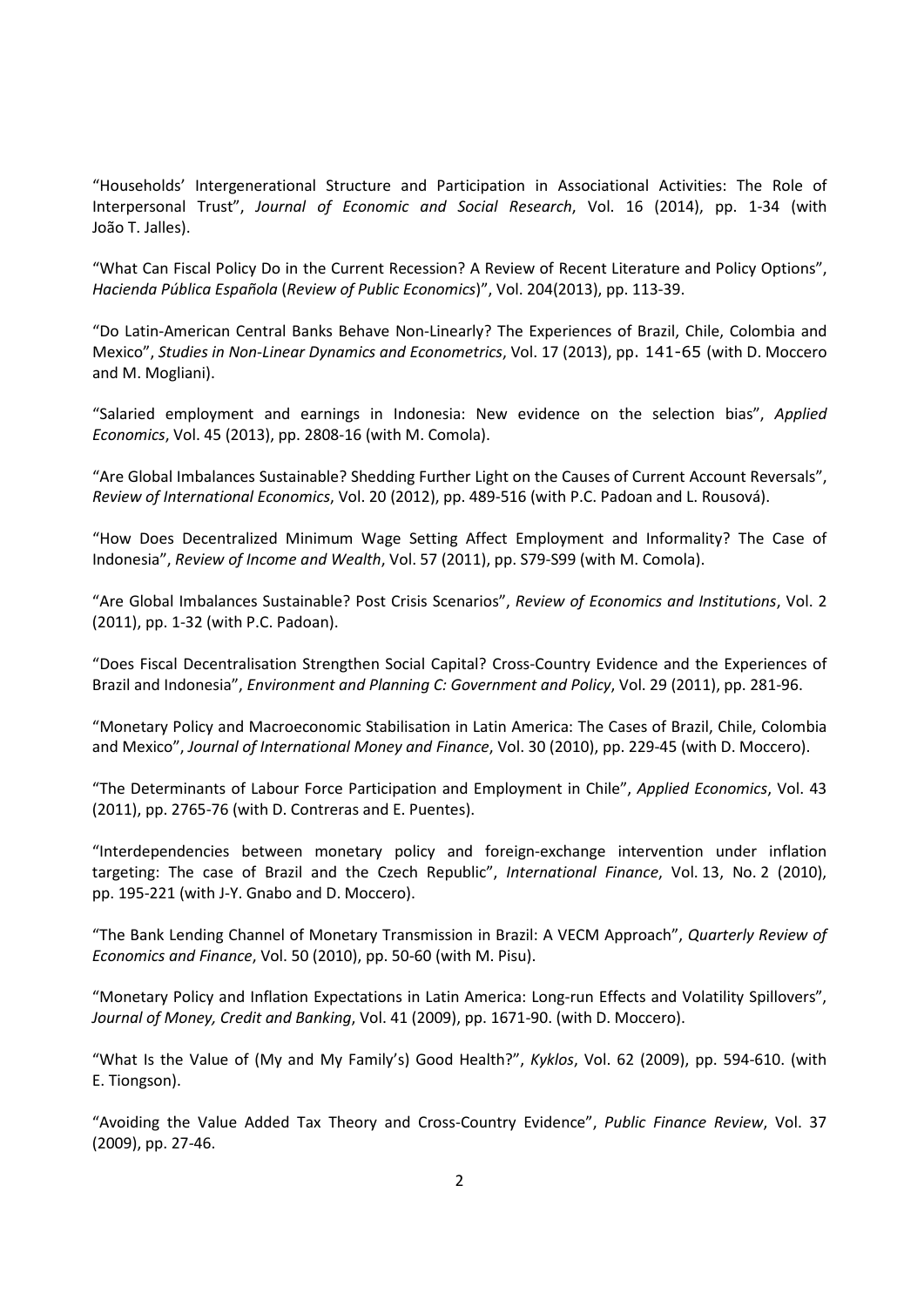"The Brazilian 'Tax War': The Case of Value-Added Tax Competition Among the States", *Public Finance Review*, Vol. 36 (2008), pp. 169-193.

"Estimating a Fiscal Reaction Function: the Case of Debt Sustainability in Brazil", *Applied Economics*, Vol. 40 (2007), pp. 271-84.

"Income Inequality and Redistributive Government Spending", *Public Finance Review*, 34 (2006), pp. 282-305 (with E. Tiongson).

"Globalization and Fiscal Federalism: Does Openness Constrain Subnational Budget Imbalances?", *Public Budgeting and Finance*, 25(2005), pp. 1-14.

"Can Fiscal Decentralization Strengthen Social Capital?", *Public Finance Review*, 32(2004), pp. 4-35.

"Optimal Exchange Rate Policy, Wage Bargaining, and Foreign Direct Investment", *Economia Internazionale*, 56(2003), pp. 1-12 (with J. Faria).

"More on the effectiveness of Public Spending on Health Care and Education: A Covariance Structure Model", *Journal of International Development*, 15 (2003), pp. 1-17 (with E. Baldacci and M.T. Guin-Siu).

"Transition Economies: How Appropriate is the Size and Scope of Government?", *Comparative Economic Studies*, 45(2003), pp. 554-76 (with S. Gupta, L. Leruth, and S. Chakravarti).

"Public Finance, Government Spending and Economic Growth: The Case of Local Governments in Brazil", *Applied Economics*, 34(2002), pp. 1871-83.

"Government Spending, Rights, and Civil Liberties", *International Review of Law and Economics*, 22(2002), pp. 257-76 (with R. Sab).

"Corruption and Military Spending", *European Journal of Political Economy*, 17(2001), pp. 749-77 (with S. Gupta and R. Sharan).

"Is Foreign Debt Portfolio Management Efficient in Emerging Economies?", *Journal of Development Economics*, 66(2001), pp. 317-35 (with K. Hussein).

"Fiscal Decentralization and Borrowing Costs: The Case of Local Governments", *Public Finance Review*, 29(2001), pp. 108-38.

"Fiscal Federalism and Government Size in Transition Economies: The Case of Moldova", *Journal of International Development*, 13(2001), pp. 255-68.

"Trade and Foreign Direct Investment in Latin America and Southeast Asia: Temporal Causality Analysis", *Journal of International Development*, 12(2000), pp. 903-24 (with K. Fukasaku).

"Consumption Behaviour and Persistent High Inflation: Evidence from Latin America", *Revista Brasileira de Economia*, 54(2000), pp. 227-46.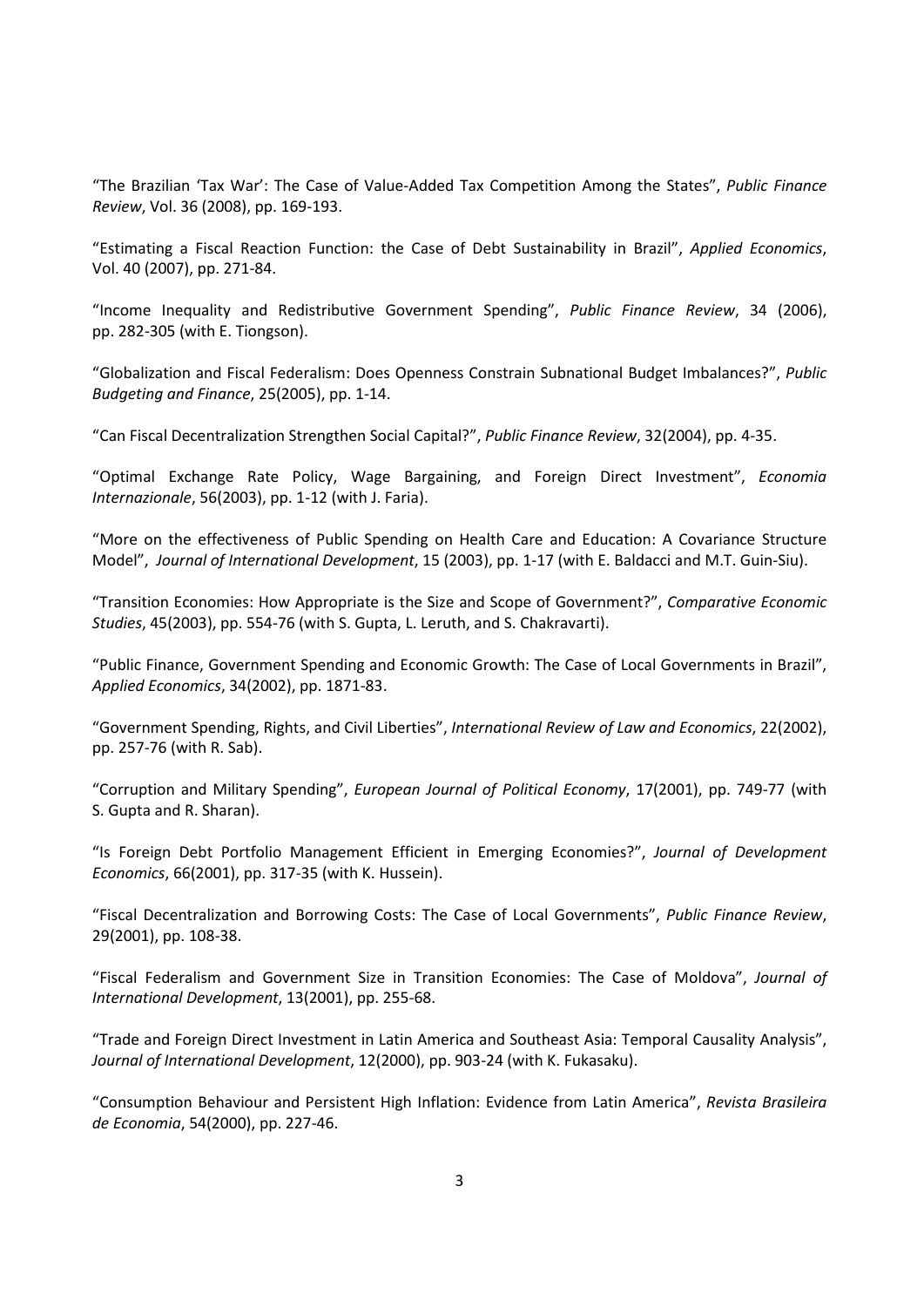"Fiscal Decentralization and Intergovernmental Fiscal Relations: A Cross-Country Analysis", *World Development*, 28(2000), pp. 365-80*.*

["Exchange Rate Management: The Case of Brazil"](http://www.estecon.fea.usp.br/index.php/estecon/article/viewFile/476/187), *Estudos Econômicos*, 29(1999), pp. 457-74 (with F. Carneiro).

"International Capital Mobility in Developing Countries: Theory and Evidence", *Journal of International Money and Finance*, 18 (1999), pp. 367-81 (with K. Hussein).

"Intergovernmental Fiscal Relations: Co-ordination Failures and Fiscal Outcomes", *Public Budgeting and Finance*, 19(1999), pp. 3-25.

["Foreign Direct Investment-Led Growth: Evidence from Time Series and Panel Data"](http://oep.oxfordjournals.org/cgi/reprint/51/1/133.pdf), *Oxford Economic Papers*, 51(1999), pp. 133-51.

"Foreign Direct Investment and Growth: A Survey", *Journal of Development Studies*, 34(1997), pp. 1-34.

"The Long-Run Behaviour of Exchange Rates in Brazil, Chile and Argentina: A Cointegration Analysis", *International Review of Economics and Finance*, 6(1997), pp. 37-48 (with F. Carneiro).

"Overlapping Generations and Complex Dynamics: The Vintage Technology Case", *Journal of Macroeconomics*, 17(1995), pp. 705-18.

["Optimal Vintage Capital Utilisation: Supportability Conditions"](http://www.sciencedirect.com/science?_ob=MImg&_imagekey=B6V84-4593DWM-K-1&_cdi=5860&_user=946274&_orig=na&_coverDate=08%2F31%2F1994&_sk=999549995&view=c&wchp=dGLzVlz-zSkzV&md5=3d3f5aa280d9c17d2883c8bb7d8172c7&ie=/sdarticle.pdf), *Economics Letters*, 45(1994), pp. 427-31.

"Biproportionality and [Optimal Capital Depletion"](http://www.sciencedirect.com/science?_ob=MImg&_imagekey=B6V84-45D0N9B-4M-1&_cdi=5860&_user=946274&_orig=na&_coverDate=12%2F31%2F1992&_sk=999599995&view=c&wchp=dGLbVzb-zSkzk&md5=cf87e3d3f1b6ae241df17ad198fec92e&ie=/sdarticle.pdf), *Economics Letters*, 41(1993), pp. 241-5.

["The Updating of Input/Output Matrices: A Systematic Survey"](http://www.sciencedirect.com/science?_ob=MImg&_imagekey=B6V84-45DMVX6-W5-1&_cdi=5860&_user=946274&_orig=na&_coverDate=12%2F31%2F1993&_sk=999589996&view=c&wchp=dGLbVtz-zSkWb&md5=ee8357cbbe8d15e3dabc2b8ffb711373&ie=/sdarticle.pdf), *Economics Letters*, 40(1992), pp. 413-6 (with J. Teixeira).

#### Contributions to books

"The Great Recession and the Great Lockdown: How are they shaping intergovernmental relations", in I. Lago (Ed.), *Handbook on Decentralisation, Devolution and the State* (Cheltenham: Edward Elgar), 2021, pp. 347-74.

"Governance in representative democracies: Attitudes to technocratic versus democratic governments", in D. Plaatjes (Ed.), *Making Institutions Work* (Cape Town: BestRed), 2020, pp. 64-86.

"The Covid-19 pandemic and real estate: Effects and policy challenges" in L. Bartelot, J. Johnson, D. Westig, S. Garrido Pérez and R. Kemmish (Eds.), *HYPOSTAT 2020: A Review of Europe's Mortgage and Housing Markets* (Brussels: European Mortgage Federation) (with D. Kyriakopoulou), 2020, pp. 11-16.

"Cooperació dels Governs Locals: Reptes, Tendècies i Experiència Internacional" in L. de Mello, C. Campos, X. Forcadell and N. Bosch (2019), *Experienciès de Cooperació entre Municipis*, IEB/University of Barcelona and Barcelona Provincial Government, Barcelona. (also available in English)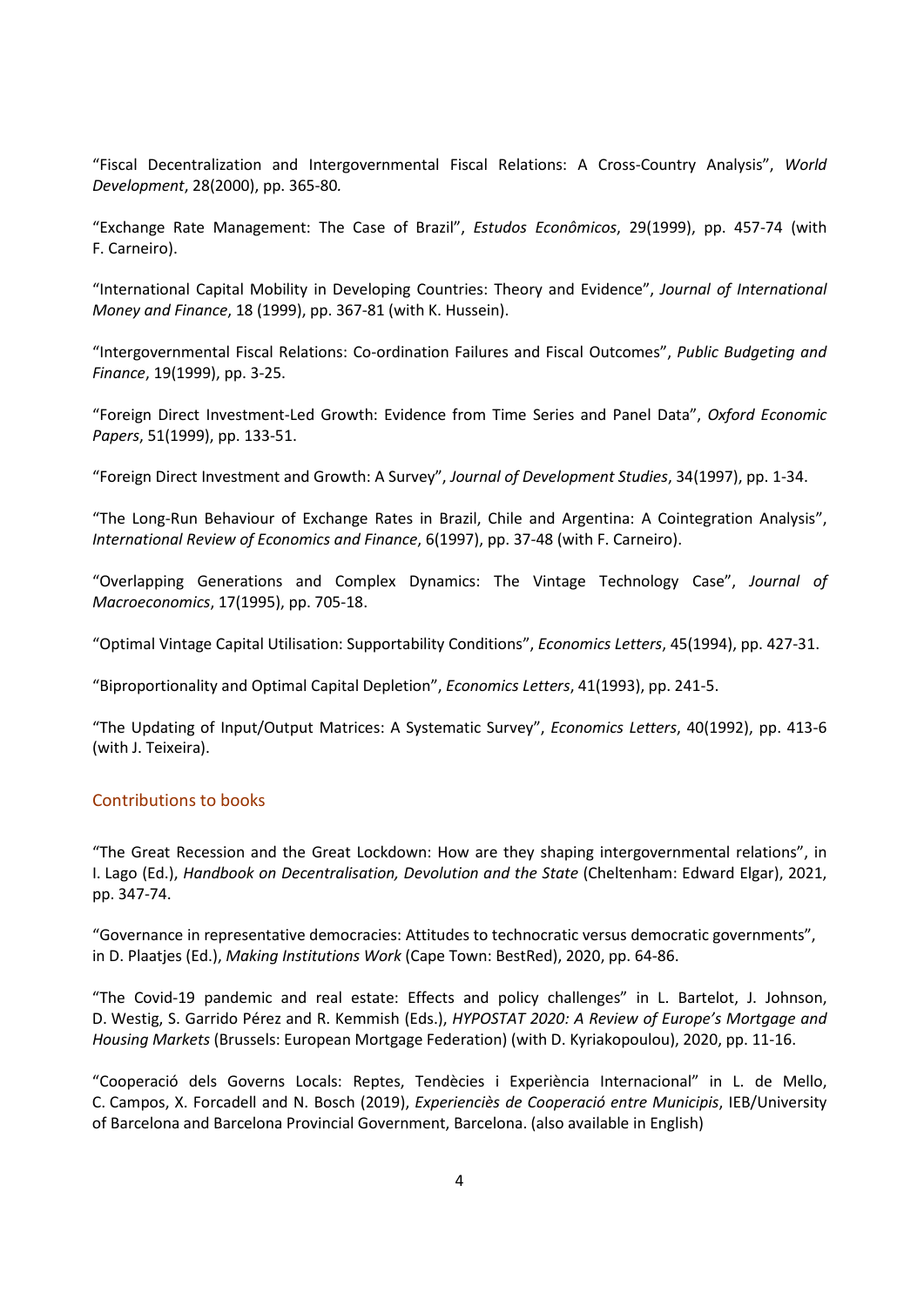"The global crisis and Brazilian federalism: effects and perspectives", with J.R. Afonso, in R. Eccleston and R. Krever (Eds.)[, The Future of Federalism](https://www.elgaronline.com/view/9781784717773.xml)*[,](https://www.elgaronline.com/view/9781784717773.xml)* (Cheltenham: Edward Elgar), 2017, pp. 291-313.

"Descentralização e Investimento Público: Desafios e Políticas Públicas", *Boletim Regional , Urbano e Ambiental*, No. 14 (June 2016) (Brasília: IPEA), pp. 9-18.

Afonso, J.R. and L. de Mello, "Federalismo e Coesão Social: Mecanismos, Tendências e Desafios", in G.F. de Soto and P.P. Herrero (Eds.), *América Latina: Sociedad, Economía y Seguridad en un Mundo Global* (Madrid: Marcial Pons), 2013, pp. 242-53.

"Local Government Cooperation for Joint Provision: The Experiences of Brazil and Spain with Intermunicipal Consortia", in S. Lago-Peñas and J. Martinez-Vazquez (Eds.), *The Challenge of Local Government Size* (Cheltenham: Edgar Elgar), 2013, pp. 221-41.

"Brazil's Growth Performance: Achievements and Prospects", in A.K. Fosu (Ed.), *Achieving Development Success* (Oxford: Oxford University Press), 2013, pp. 295-320.

"Fiscal Decentralisation and Public Investment: The Experience of Latin America', in G. Brosio and J.P. Jiménez (Eds.), Decentralisation and Reform: Improving Intergovernmental Relations (Cheltenham: Edward Elgar), 2013.

"Fiscal Decentralisation and Urbanization in Indonesia", with M. Comola, in J. Beall, B. Guha-Khasnobis and R. Kanbur (Eds.), *Urbanisation and Development in Asia* (Oxford: Oxford University Press), 2012, pp. 201-21.

*Promoting Inclusive Growth: Challenges and Policies*, co-edited with Mark Dutz (OECD: Paris), 2012.

"O Ajuste Fiscal no Brasil: Conquistas e Desafios" in M.C. Sampaio de Sousa *et al.* (Orgs.), *Economia Pública Brasileira* (Brasília: ESAF), 2011, pp. 53-70.

Brazil's Achievements and Challenges, *CESifo Forum*, Vol. 12 (2011), No. 1, pp. 3-10.

de Mello, L., "Europe", in J. Martinez-Vasquez and P. Smoke (Eds.), The State of Local Government Finance: Are we ready to face the demand?, Second Global Report on Decentralisation and Local Democracy, United Cities and Local Governments, Barcelona, 2010.

"Financing European Local Governments", in *IEB Fiscal Federalism Report,* (Barcelona, Institut d'Economia de Barcelona), 2010.

*"Growth and Sustainability in Brazil, China, India, Indonesia and South Africa*, editor (Paris: OECD), 2010.

*"Monetary Policies and Inflation Targeting in Emerging Economies"*, editor, (Paris: OECD), 2008.

"Local government finances: The link between intergovernmental transfers and net worth", in G.K. Ingram and Y.H. Hong (Eds.), *Fiscal Decentralization and Land Policies* (Cambridge, MA: Lincoln Institute), 2008.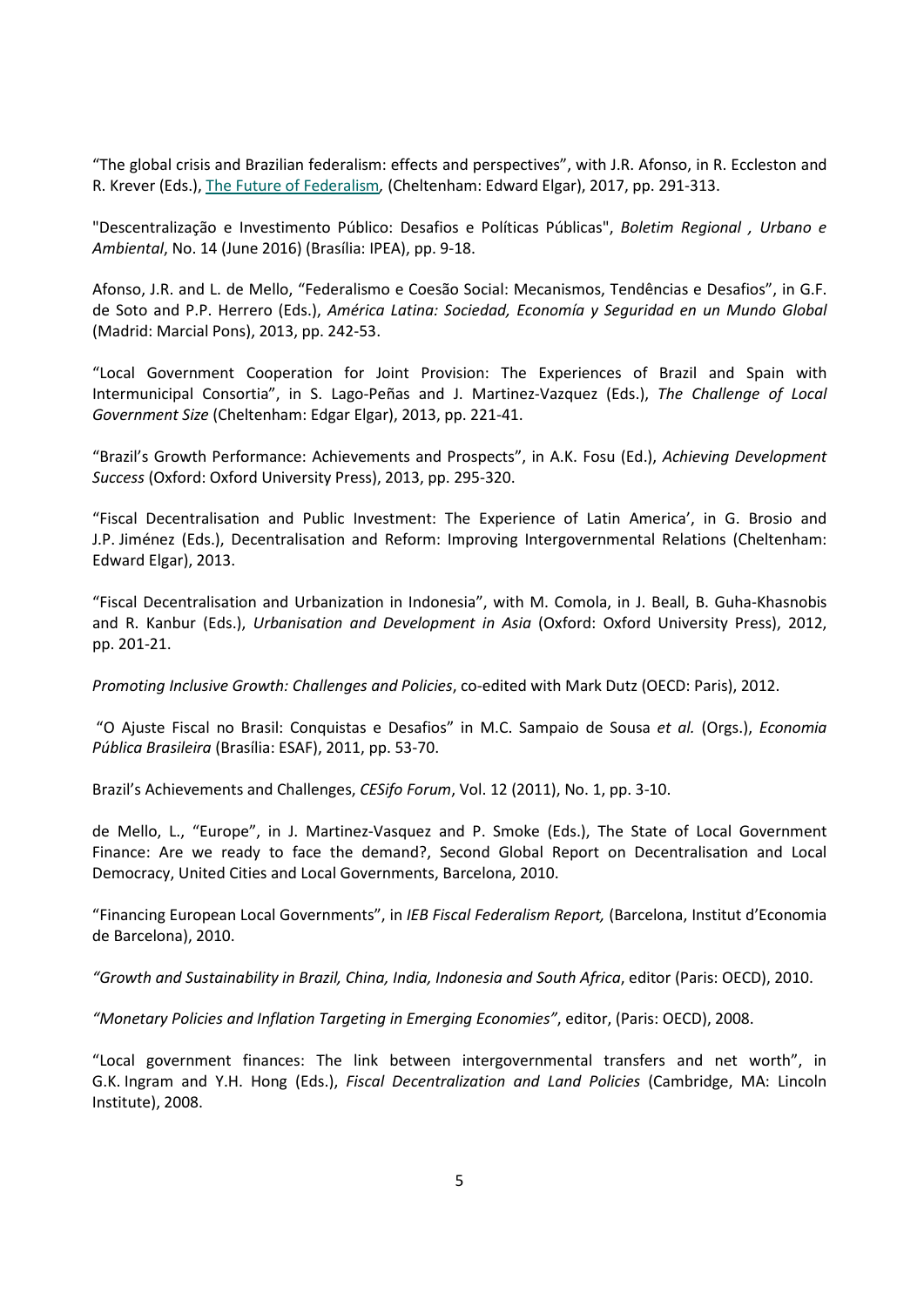"Regional Economic Integration and Budget Financing: Looking towards International Markets?" in J. Martinez-Vazquez and F. Vaillancourt (Eds.), *Public Policy for Regional Development* (London: Routledge), pp. 235-66, 2008.

"Fiscal Responsibility Legislation and Fiscal Adjustment: The Case of Brazilian Local Governments', in G.E. Peterson and P.C. Annez (Eds.) *Financing Cities* (Washington, DC: World Bank ), pp. 40-73, 2007.

"Central America: Recent Developments and Key Policy Challenges", *Euromoney Handbook*, November 2007.

"Financial Crises, Poverty and Income Distribution", with E. Baldacci and G. Inchauste, in A. Mody and C. Patillo (Eds.), *Macroeconomic Policies and Poverty Reduction*, Routledge, Ch. 10, 2006.

*Challenges to Fiscal Adjustment in Latin America: The Cases of Argentina, Brazil, Chile and Mexico*, editor, (Paris: OECD), 2006.

"Foreign Direct Investment", in D. Clark (ed.), *The Elgar Companion to Development Studies* (Cheltenham: Edward Elgar), 2006.

"Is the U.S. Prone to Over-Consumption?", in Boston Fed Conference Series No. 49, *The Macroeconomics of Fiscal Policy*, 2006 (with J.-P. Cotis and J. Coppel).

"Fiscal Decentralization and Governance: A Cross-Country Analysis", in G. Abed and S. Gupta (eds.), *Governance, Corruption, and Economic Performance* (Washington: International Monetary Fund), 2002 (with M. Barenstein).

"Brazil: An Evolving Federation", in E. Ahmad and V. Tanzi (eds.), *Managing Fiscal Decentralization*  (London: Routledge), 2002 (with J. Afonso).

"Privatization and Corporate Governance in Brazil", in A. Pinheiro and K. Fukasaku (eds.), *Privatization in Brazil: The Case of Public Utilities* (Rio de Janeiro: OECD Development Centre and BNDES), 2000.

*Decentralisation, Inter-governmental Fiscal Relations and Macroeconomic Governance*, co-edited with K. Fukasaku (Paris: OECD Development Centre), 1999.

"Fiscal Decentralisation and Macroeconomic Stability: The Experience of Large Developing Countries and Transition Economies", in R. Hausman and K. Fukasaku (eds.), *Democracy, Decentralisation and Deficits in Latin America* (Paris: OECD Development Centre), 1998 (with K. Fukasaku).

#### Working Papers

de Mello, L. and J.T. Jalles (2022), "Decentralisation and the environment: Survey-based and crosscountry evidence", *REM Working Papers*, No. 0215-2022, School of Economics and Management, University of Lisbon, Lisbon.

de Mello, L. and T. Ter-Minassian (2020), "Digitalisation Challenges and Opportunities for Subnational Governments", *OECD Working Paper on Fiscal Federalism*, No. 31, OECD, Paris.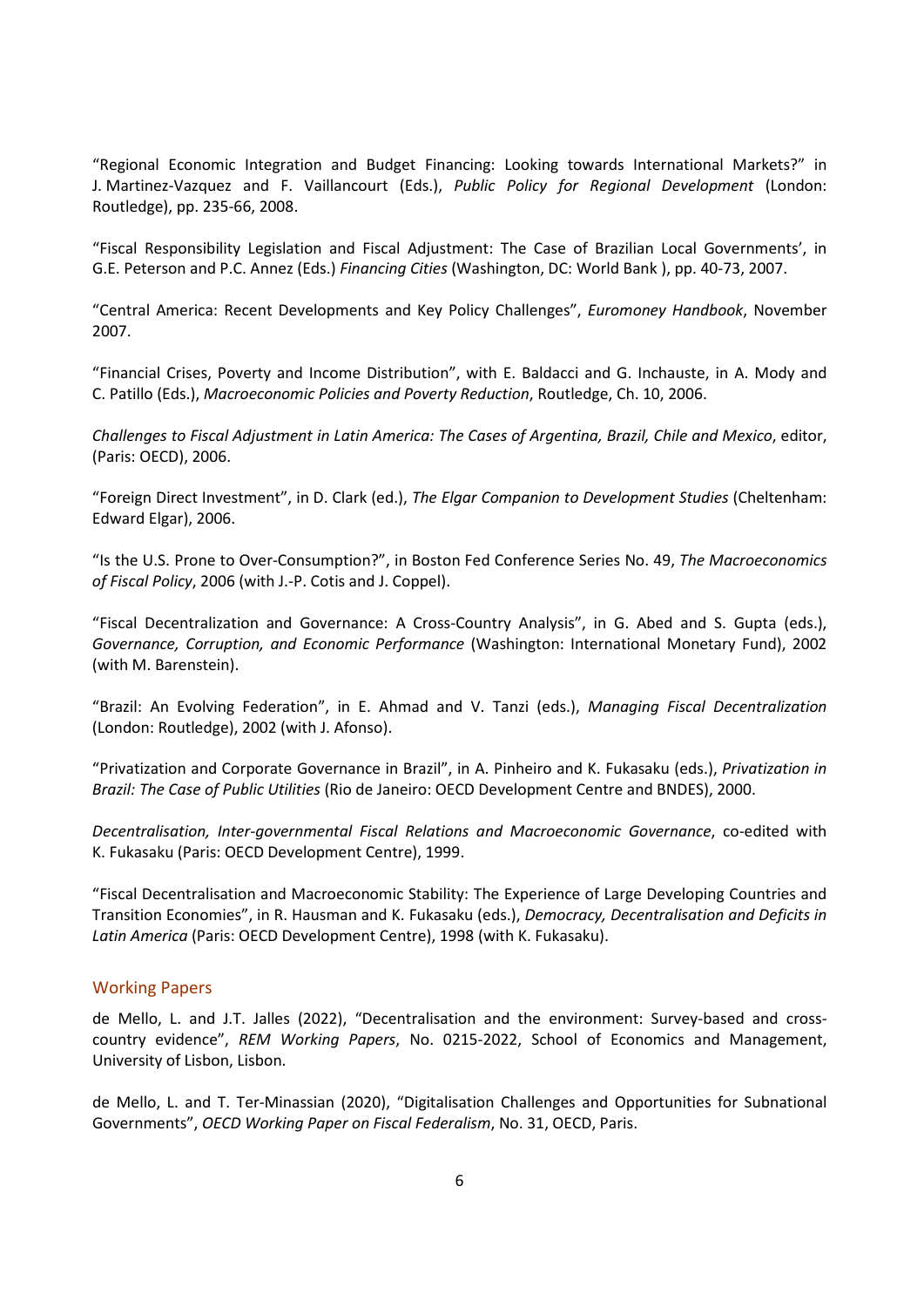de Mello, L. and J. Jalles (2019), 'Cross-Country Evidence on the Determinants of Inclusive Growth Episodes', *REM Working Paper Series*, No. 081-2019, ISEG – University of Lisbon, Lisbon.

de Mello, L. and J. Jalles (2018), "The Global Crisis and Intergovernmental Relations: Revisiting the Centralisation-Decentralisation Debate Ten Years On", *GEN Working Paper*, No. A 2018-3, Governance and Economics Research Network, University of Vigo, Vigo, Spain.

de Mello, L. (2016), "Intergovernmental Fiscal Cooperation: International Experiences and Possible Lessons for Brazil" (with T. Ter-Minassian), *IDB Technical Note*, No. IDB-TN-1048, Interamerican Development Bank, Washington, D.C.

de Mello, L., S. Schotte, E.R. Tiongson and H. Winkler (2016), "Greying the Budget: Ageing and Preferences over Public Policies", *IZA Discussion Paper*, No. 9681, Institute for the Study of Labour, Bonn, Germany.

de Mello, L. and S. Lago-Penas (2011), "Local Government Cooperation for Joint Provision: The Experiences of Brazil and Spain with Inter-Municipal Consortia", Andrew Young School of Policy Studies Research Paper Series, No. 12-18, Georgia State University, Atlanta, GA.

de Mello, L., P.C. Padoan and L. Rousová (2011), ["The growth effects of current account reversals: the](http://dx.doi.org/10.1787/5kgb1mftj6s3-en)  [role of macroeconomic policies"](http://dx.doi.org/10.1787/5kgb1mftj6s3-en), *OECD Economics Department Working Paper* No. 871.

de Mello, L. (2010), ["Does fiscal decentralisation strengthen social capital? Cross-country evidence and](http://dx.doi.org/10.1787/5km347ntdnxn-en)  [the experiences of Brazil and Indonesia"](http://dx.doi.org/10.1787/5km347ntdnxn-en), *OECD Economics Department Working Paper* No. 825 (*Environment and Planning C: Government and Policy*, Vol. 29, pp. 281-96.*).*

de Mello, L. (2010), ["Fiscal decentralisation and public investment: The experience of Latin America"](http://dx.doi.org/10.1787/5km347r2hhbp-en), *OECD Economics Department Working Paper* No. 824.

de Mello, L., P.C. Padoan and L. Rousová (2010), ["Are global imbalances sustainable? Shedding further](http://dx.doi.org/10.1787/5km4m2x07xhb-en)  [light on the causes of current account reversals"](http://dx.doi.org/10.1787/5km4m2x07xhb-en), *OECD Economics Department Working Paper* No. 813.

de Mello, L. and M. Comola (2010), ["Enhancing the Effectiveness of Social Policies in Indonesia"](http://dx.doi.org/10.1787/5km5xvbm6bf8-en), *OECD Economics Department Working Paper* No. 810.

de Mello, L. and P.C. Padoan (2010), ["Are global imbalances sustainable? Post-crisis scenarios"](http://www.oecd-ilibrary.org/economics/are-global-imbalances-sustainable_5kmbjh9p4jtc-en), *OECD Economics Department Working Paper* No. 795, 2010, also published in the *Review of Economics and Institutions*, Vol. 2 (2011), pp.1-32.

de Mello, L. and P.C. Padoan (2010), ["Promoting potential growth: the role of structural reform"](http://www.oecd-ilibrary.org/economics/promoting-potential-growth_5kmbm6rz4dg6-en), *OECD Economics Department Working Paper* No. 793, 2010.

de Mello, L. and M. Pisu (2009), ["The effectiveness of education and health spending among Brazilian](http://dx.doi.org/10.1787/222817104376)  [municipalities"](http://dx.doi.org/10.1787/222817104376), *OECD Economics Department Working Paper* No. 712.

de Mello, L. and M. Pisu (2009), "The bank lending channel of monetary transmission in Brazil: A VECM [approach"](http://dx.doi.org/10.1787/222818683155), *OECD Economics Department Working Paper* No. 711, also published in Quarterly Review of Economics and Finance, Vol. 50 (2010), pp. 50-60.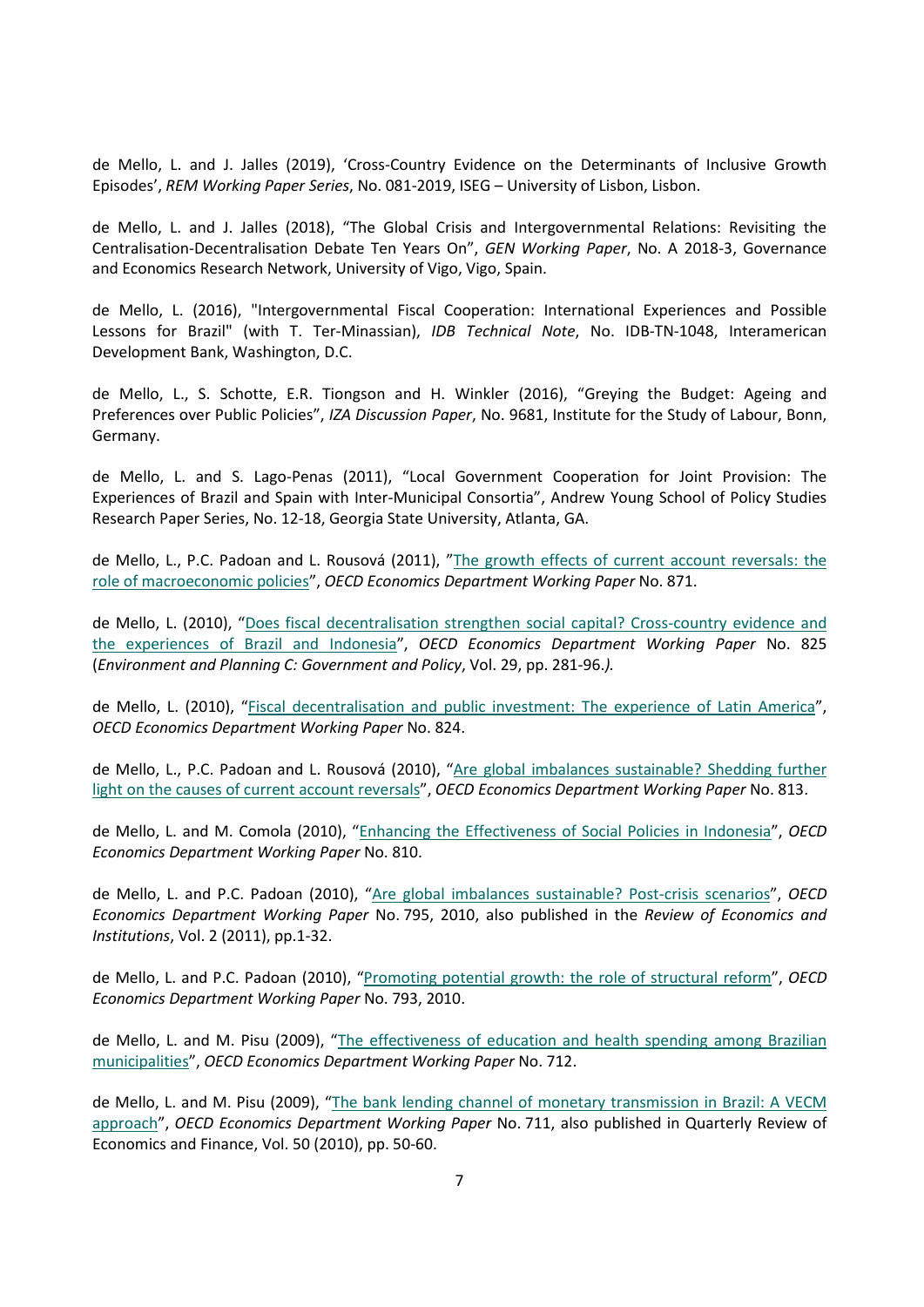de Mello, L. and M. Comola (2009), ["How does decentralised minimum wage setting affect](http://dx.doi.org/10.1787/222850046464)  [unemployment and informality? The case of Indonesia"](http://dx.doi.org/10.1787/222850046464), *OECD Economics Department Working Paper* No. 710, also published in *Review of Income and Wealth*, Vol. 57, pp. S79-S99.

de Mello, L. and M. Pisu (2009), ["Price and volume elasticities of Brazilian foreign trade: A profit function](http://dx.doi.org/10.1787/223388731464)  [approach"](http://dx.doi.org/10.1787/223388731464), *OECD Economics Department Working Paper* No. 704.

de Mello, L. and M. Mogliani (2009), ["Current account sustainability in Brazil: A non linear approach"](http://dx.doi.org/10.1787/223518424256), *OECD Economics Department Working Paper* No. 703.

de Mello, L. and M. Comola (2009), ["The determinants of employment and earnings in Indonesia: A](http://dx.doi.org/10.1787/224864812153)  [multinomial selection approach"](http://dx.doi.org/10.1787/224864812153), *OECD Economics Department Working Paper* No. 690, forthcoming in *Applied Economics.*

de Mello, L., D. Moccero and M. Mogliani (2009), ["Do Latin American central bankers behave non](http://dx.doi.org/10.1787/226284172842)  [linearly? The experiences of Brazil, Chile, Colombia and Mexico,](http://dx.doi.org/10.1787/226284172842) *OECD Economics Department Working Paper* No. 679, forthcoming in *Studies in Non-Linear Dynamics and Econometrics.*

de Mello, L. (2008), ["Indonesia: Growth performance and policy challenges"](http://dx.doi.org/10.1787/236831785800), *OECD Economics Department Working Paper* No. 637.

Contreras, D., L. de Mello and E. Puentes (2008), ["Encouraging labour force participation in](http://dx.doi.org/10.1787/242103851837) Chile", *OECD Economics Department Working Paper* No. 608.

Contreras, D., L. de Mello and E. Puentes (2008), ["Tackling business and labour informality in Chile"](http://dx.doi.org/10.1787/242111325372), *OECD Economics Department Working Paper* No. 607.

de Mello, L. (2008), ["Managing Chile's macroeconomy during and after the copper price boom"](http://dx.doi.org/10.1787/242135544660), *OECD Economics Department Working Paper* No. 605.

de Mello, L. (2008), ["Avoiding the value added tax: Theory and cross country evidence"](http://dx.doi.org/10.1787/242167601452), *OECD Economics Department Working Paper* No. 604, also published in Public Finance Review, Vol. 37, pp. 27-46, 2009.

de Mello, L., J.-Y. Gnabo and D. Moccero (2008), "Interdependencies between monetary policy and [foreign-exchange intervention under inflation targeting: The case of Brazil and the Czech Republic"](http://dx.doi.org/10.1787/245585283155), *OECD Economics Department Working Paper* No. 593, also published in International Finance, Vol. 13, No. 2 (2010), pp. 195-221.

de Mello, L. (2007), "Local Government Finances: The Link Between Intergovernmental Transfers and Net [Worth"](http://dx.doi.org/10.1787/080476332876), *OECD Economics Department Working Paper* No. 581. Published in G.K. Ingram and Y.H. Hong (Eds.), Fiscal Decentralization and Land Policies (Cambridge, MA: Lincoln Institute), 2008.

de Mello, L. and D. Moccero (2007), ["Monetary Policy and Macroeconomic Stability in Latin America: The](http://dx.doi.org/10.1787/285851107845)  [Cases of Brazil, Chile, Colombia and Mexico"](http://dx.doi.org/10.1787/285851107845), *OECD Economics Department Working Paper* No. 545. Forthcoming in Journal of International Money and Finance.